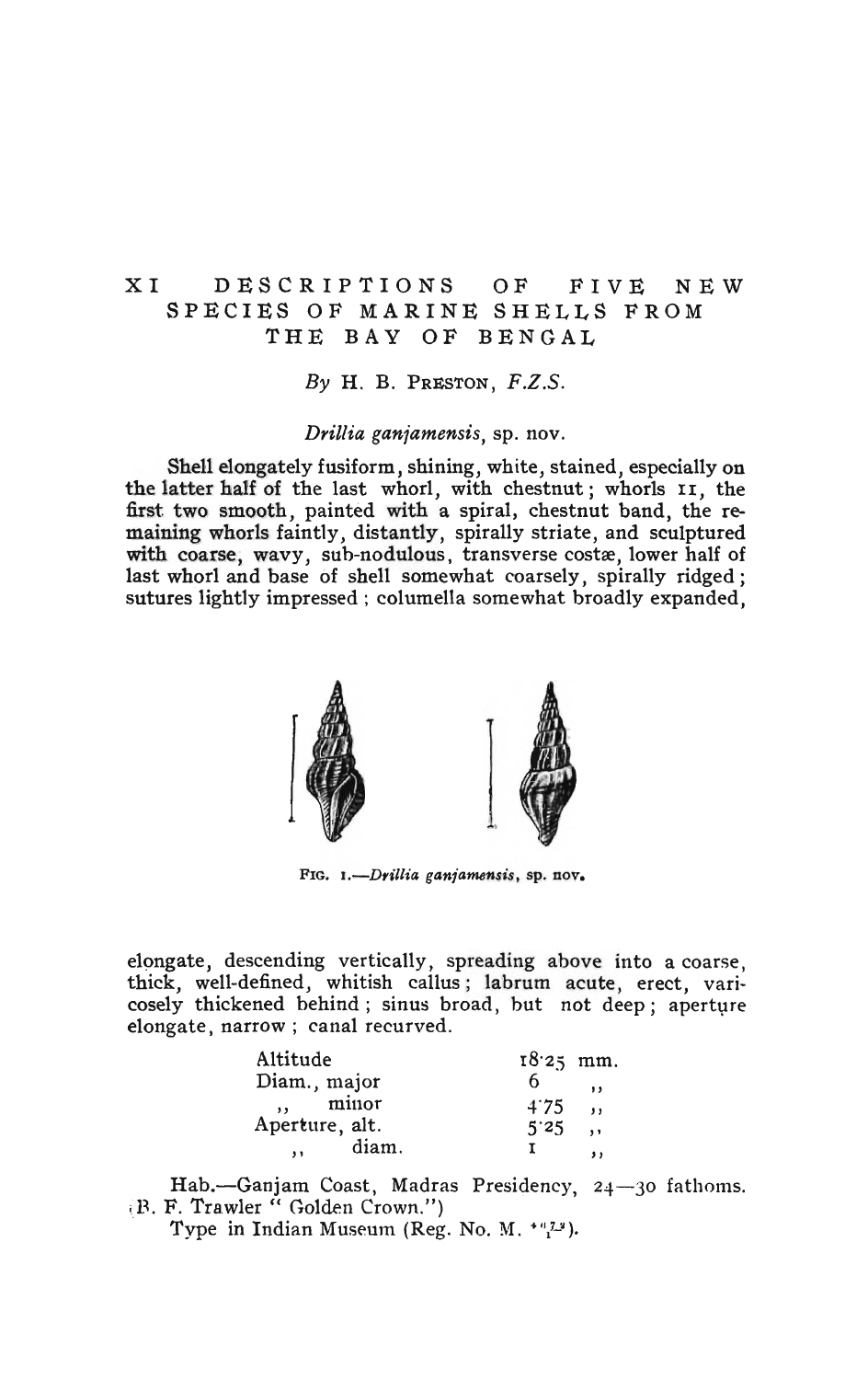### *Nassa ariel,* sp. nov.

Shell small, acuminatelyovate, yellowish white, stained and narrowly banded with pale reddish brown; whorls 8, the first three convex, smooth, the remainder flattish, shouldered above, sculptured with fine, spiral striæ, crossed by coarse, smooth, closely-set, transverse costulæ, a single, very narrow, incised, spiral groove appearing on the upper portion of the whorls; base of shell bearing six coarse, spiral grooves; sutures well-impressed; perforation barely perceptible, almost concealed by the reflexion of the columella; columella reflexed, white, polished, slightly excavated above, strongly, spirally grooved below, diffused into a thin, ill-defined callus which reaches the lip above and bears an elongate denticle situate just below the point of insertion of the labrum with the whorl above; labrum varicosely thickened, bearing a number of very elongate, closely-set denticles which run some distance into the interior of the shell; aperture irregularly ovate; canal somewhat broad.



FIG. 2.-Nassa ariel, sp. nov.

Hab.-- Balasore Bay. (B. F. Trawler " Golden Crown.") Type in Indian Museum (Reg. No. M.  $\pm \frac{679}{1}$ ).

### *Pteronotus annandalei,* sp. nov.

. Shell fusiform, pale reddish brown, painted with indistinct bands of chestnut; bearing throughout the entire length three foliaceous varices, the first two of which are produced into hollow spines below; remaining whorls  $9\frac{1}{2}$ , presenting an almost scabrous appearance, sculptured with fine beaded striæ and transverse nodulous costæ; sutures impressed, coarsely and distantly crenellated by the apices of the transverse costæ; columella slightly curved, white, expanded ; the margin almost erect and extending above into a thick, shining, well-defined white callus, bearing an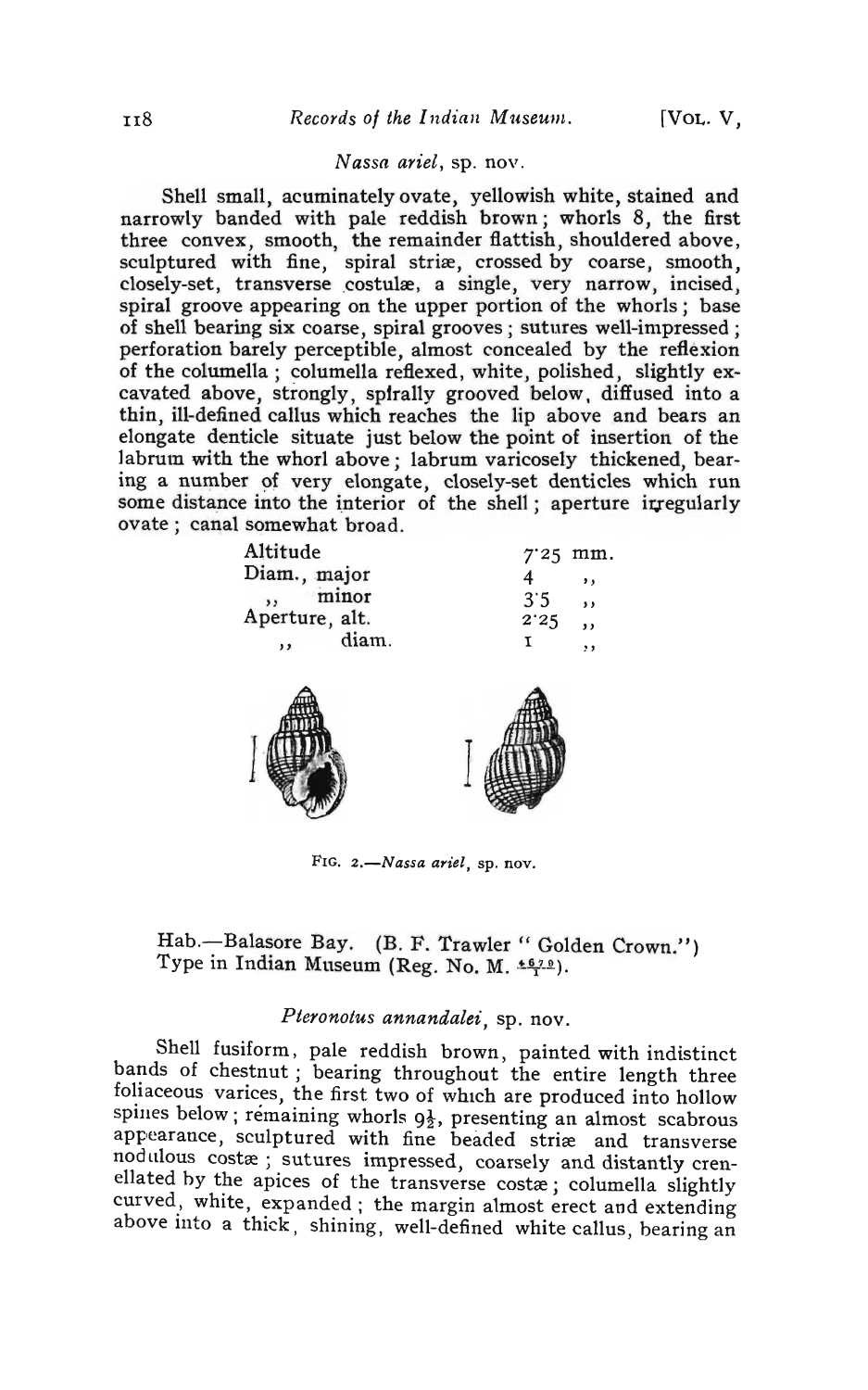indistinct nodule above; labrum nearly continuous, reflexed, whitish, with three very distant chestnut spots, the result of the termination of the colour bands; aperture oval, a notch appearing at the point of contact of the outer lip with the parietal wall; canal elongate, closed, anteriorly recurved.



FIG. 3.-Pteronotus annandalei, sp. nov.

| Altitude                |    | $76.5$ mm.               |
|-------------------------|----|--------------------------|
| Diam., major            | 32 | $\overline{\phantom{a}}$ |
| minor                   | 25 | 11                       |
| Aperture, alt.          | 2I | $\mathbf{1}$             |
| diam.<br>$\overline{1}$ | 14 | $, \,$                   |
|                         |    |                          |

Hab.--Off Gopalpore, 30-38 fathoms. (B. F. Trawler "Golden Crown,.")

Type in Indian Museum (Reg. No. M.  $\frac{1708}{1}$ ).

A' very handsome species which is easily separable from other members of the group by its graceful form combined with the curiously nodulous sculpture; owing to the chipping away of part of the foliaceous varex behind the aperture, the measurement of the greatest diameter quoted above must be considerably greater in a perfect specimen.

## *Martesia delicatula*, sp. nov.

Shell irregularly rhomboidal, widely gaping anteriorly, pure white, thin; both valves anteriorly swollen, depressed towards the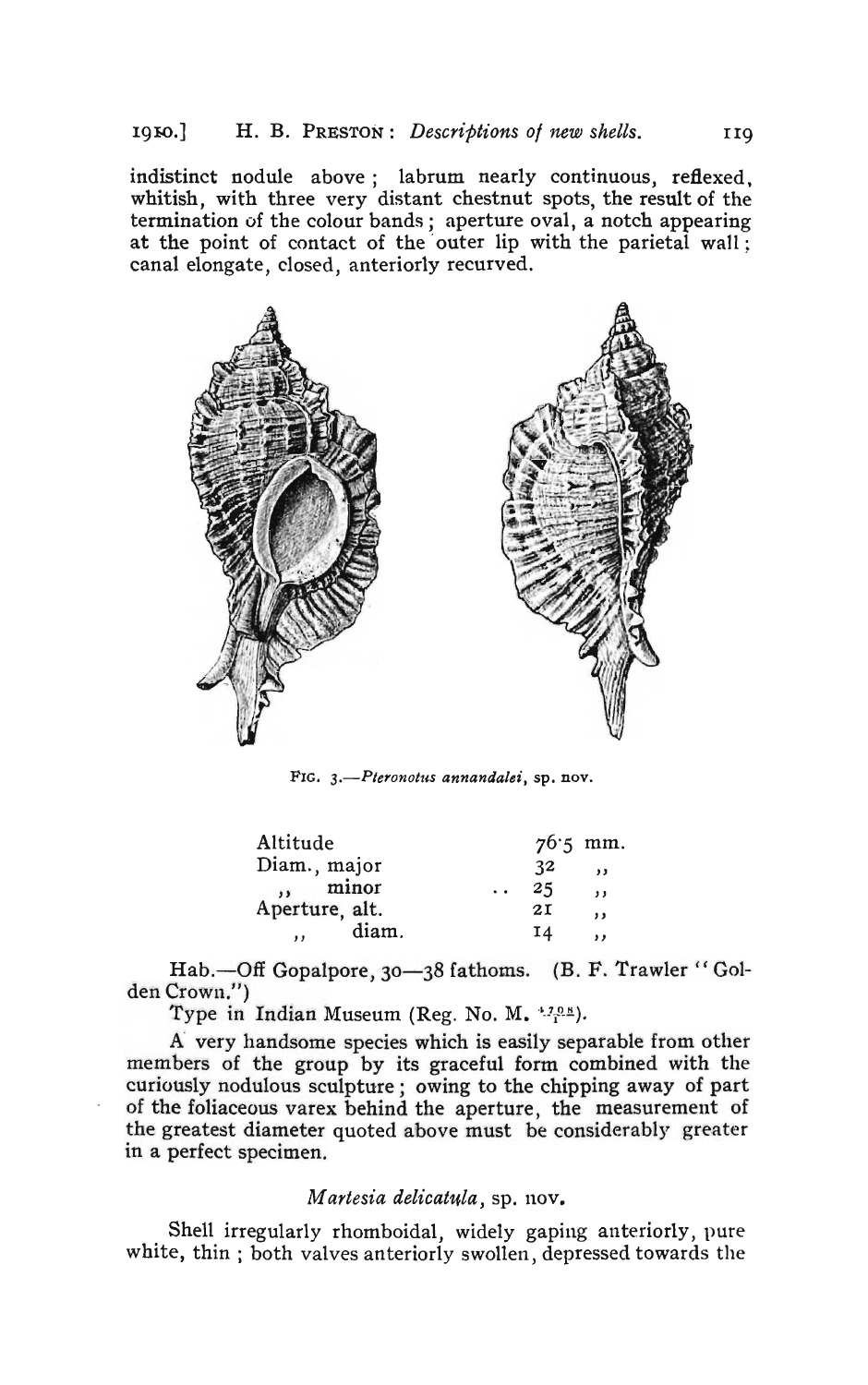middle and bluntly produced posteriorly, sculptured with distant, sinuous, concentric, very slightly foliaceous ridges, between which occur delicate, concentric striæ, and crossed anteriorly by radiate beaded ridges, the terminations of which project beyond the ventral



FIG. 4.-Martesia delicatula, sp. nov.

margin; umbones rather large and prominent; dorsal margin notched just behind the umbones, then abruptly rounded; ventral margin excavated anteriorly, rounded posteriorly; anterior side descending obliquely, angled below; posterior side bluntly rostrate; interior of shell white, polished, showing the scupture through the thin shell.

| Long. | $5'25$ mm. |  |
|-------|------------|--|
| Lat.  | $9.75$ ,   |  |

Hab.-Mouth of the Devi River, Orissa Coast,  $23$ -25 fathoms, in sodden wood. (B. F. Trawler "Golden Crown.") Type in Indian Museum (Reg. No. M.  $55/1$ ).

#### *Pandora perangusta*, sp. nov.

Shell small, white, depressed, curved, elongate-lunate; right valve concentrically striate with lines of growth, depressed towards the ventral margin, bearing two rather coarse, elongate carinæ dorsally and towards the posterior side, the space between these being at frequent intervals marked with transverse ridges; left valve not very convex, concentrically striate with two similar caring to those on the right valve; umbones small, not prominent dorsal margin curved posteriorly, sloping anteriorly; ventral



FIG. 5.-Pandora perangusta, sp. nov.

margin rounded; anterior side angular above, descending obliquely below; posterior side elongately, posteriorly rostrate.